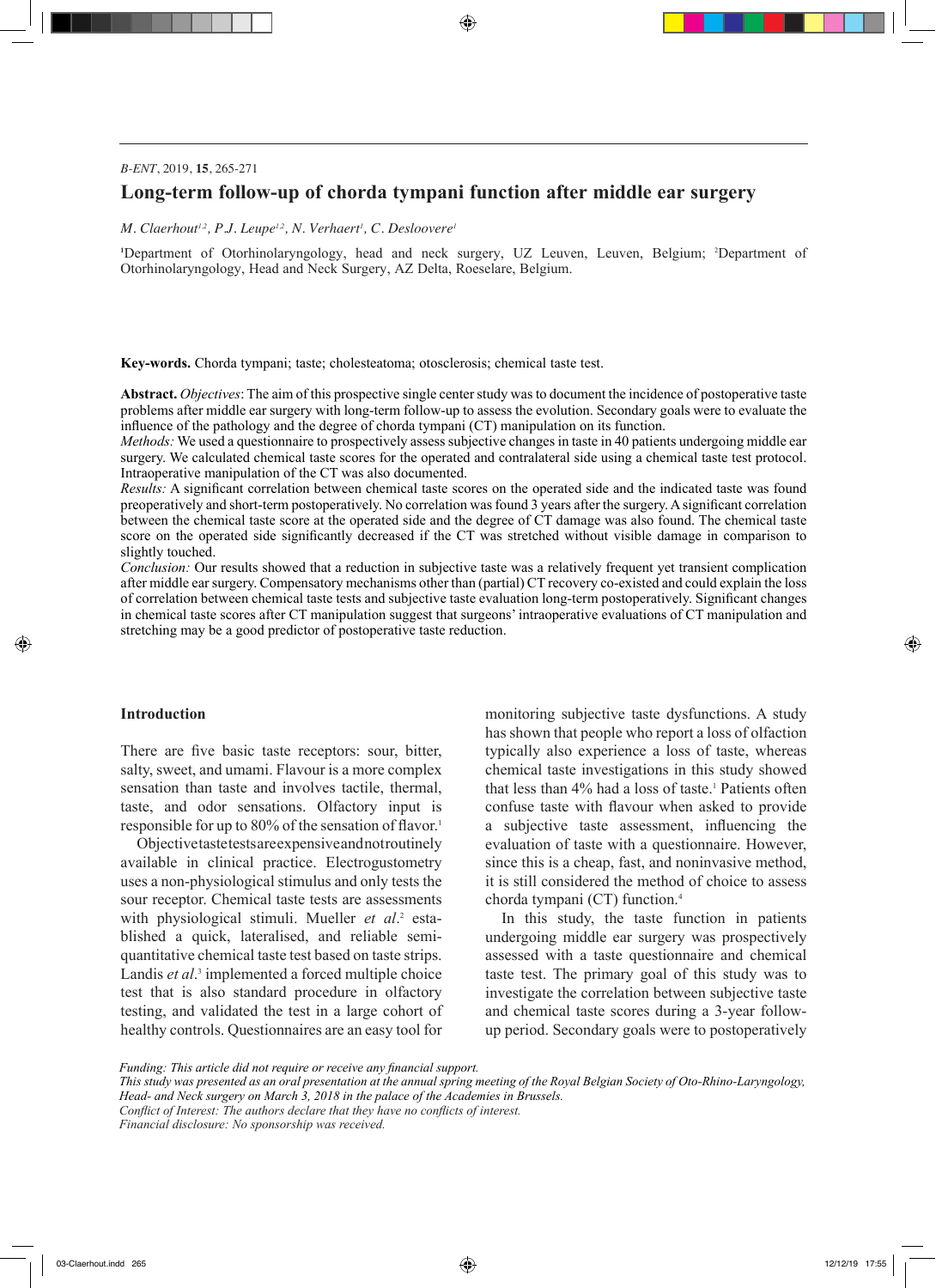◈

assess the influence of pathology and degree of CT manipulation on its taste function.

## **Materials and methods**

## *Study population*

The taste function in 40 patients who received middle ear surgery was assessed repeatedly before and after surgery from 6 January 2013 until 13 November 2016. Every patient older than 18 years in need of a middle ear operation for the first time was recruited. Previous middle ear surgery on the contralateral ear was not considered to be exclusion criterion. The exclusion criteria were: concomitant autoimmune disease, chemotherapy, radiotherapy, surgery in the head and neck region, and recurrent cholesteatoma during the course of the study. We divided the different pathologies into two groups: non-inflammatory pathology (otosclerosis and

*Table 1* Study population characteristics

|                     |    | Gender |        | Age   |           |     |  |
|---------------------|----|--------|--------|-------|-----------|-----|--|
|                     |    | Male   | Female | 18-40 | $40 - 60$ | >60 |  |
| <b>Total</b>        | 40 | 20     | 20     |       | 19        |     |  |
| Cholesteatoma       | 19 | 9      | 10     |       |           |     |  |
| COM                 | 10 | h      |        |       |           |     |  |
| <b>Otosclerosis</b> |    |        |        |       |           |     |  |
| Other †             |    |        |        |       |           |     |  |

N=number; COM=chronic otitis media without cholesteatoma. † See Table 2 for a list of indications.

"other" group in Tables 1 and 2) and inflammatory pathology (chronic otitis media [COM] with or without cholesteatoma in Table 1). *Assessment of taste function*

The analysis of patients' taste function was conducted prospectively using a questionnaire (Addendum 1) and a chemical taste test. The questionnaire was based on the article of Clark *et al*. 1 and assessed taste on a six-level scale ranging from extremely reduced

#### 266 *M. Claerhout et al.*

taste to strongly improved taste. The purpose of the questionnaire was to assess changes in subjective taste. A decrease of one, two, or three levels on the six-level subjective taste scale was considered a slight, strong, or extreme decrease in subjective taste, respectively. An improvement of one or two levels on the subjective taste scale was considered a slight or strong improvement of subjective taste.

For the chemical taste test, we used a variant of the validated protocol by Mueller *et al*. 2 developed at the University of Dresden (Smell and Taste clinic; Dresden, Germany). In contrast to Mueller and colleagues, we implemented a forced multiple choice test as suggested by Landis *et al*. 3 We used four different concentrations of sweet (0.4, 0.2, 0.1, 0.05 g/mL saccharose), sour (0.3, 0.165, 0.09, 0.05 g/mL citric acid), salty (0.25, 0.1, 0.04, 0.016 g/mL sodium chloride), and bitter (0.006, 0.0024, 0.0009, 0.0004 g/mL quinine hydrochloride). Distilled water was used as a solvent. A semi-randomised sequence of taste application was determined by the research team in ascending concentration (a total of 32 trials were executed). The strips were wiped on the lateral side of the anterior two-thirds of the extended tongue, alternating between the left and right side. The patients were instructed to leave the tongue out of the mouth so they could not swallow or distribute the taste over the whole mouth with the tongue. They were also asked to rinse their mouths with water every four sweeps. A chemical taste score was calculated for the operated side and control side (maximum of 16). These two scores were combined and referred to as the total chemical taste score (maximum of 32).

The person who executed the chemical taste test was instructed not to ask the patient which ear was operated. Also the patients were asked not to communicate this information during the test. The result of the chemical taste test was not shared with the patient during the course of the study. Finally, the taste and concentration were not known by the person who executed the chemical taste test. The questionnaire was completed 1 day preoperatively

*Table 2* Indications for middle ear surgery ("other" group in Table 1)

| Pathology                            | Surgery                         |
|--------------------------------------|---------------------------------|
| Bilateral deafness                   | Unilateral cochlear implant     |
| Middle ear adenoma                   | Combined approach tympanoplasty |
| Ossicular chain discontinuity        | Combined approach tympanoplasty |
| <b>Ossicular chain discontinuity</b> | Endaural tympanoplasty          |

◈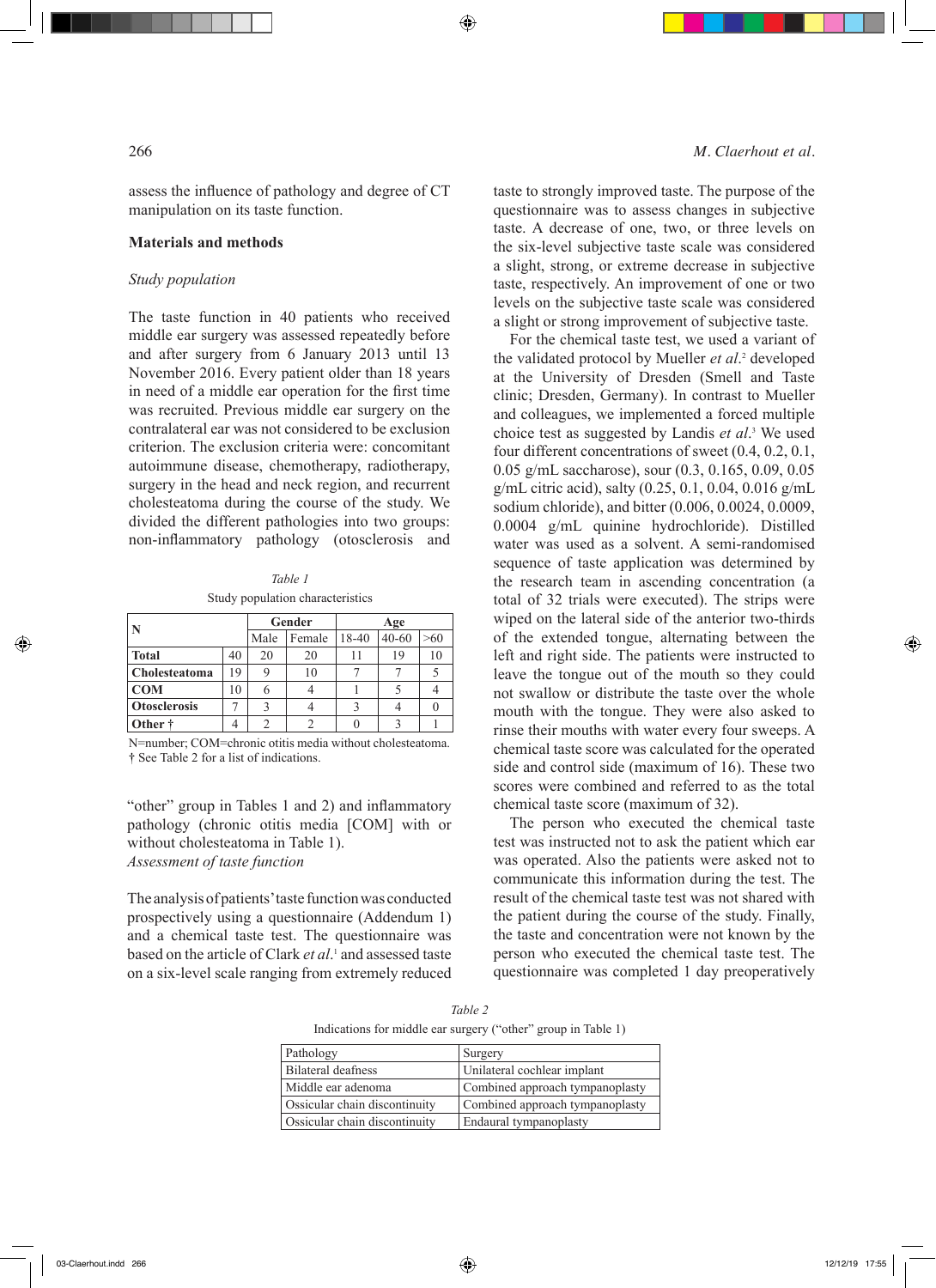## *Chorda tympani function after surgery* 267

**Subjective Taste**, No. (%) **Pathology** Strongly reduced Slightly reduced Normal Slightly better Total Inflammatory  $2(7)$  9 (31) 17 (59) 1 (3) 29 Non-inflammatory 11 (100) 11 (100) 11 Total 2 (5)  $\begin{array}{|c|c|c|c|c|c|c|c|} \hline \end{array}$  2 (70) 1 (2) 40

*Table 3* Preoperative subjective taste

(T0), and 1 week (T1), 3 weeks (T2), and 3 years (T3) postoperatively. The chemical taste test was performed 1 day preoperatively (T0), 3 weeks (T2), and 3 years (T3) postoperatively.

## *Intraoperative CT assessment*

The surgeon documented the degree of the Chorda Tympani manipulation by means of a questionnaire (Addendum 2). All surgeries were performed by two senior surgeons at the University Hospital Leuven (Leuven, Belgium) with the intention to preserve the CT if possible.

## *Statistical analysis*

◈

The patients were able to withdraw from the study at any time. However, if the patient withdrew after the completion of at least one postoperative questionnaire or taste test, his/her data were used in the analysis. Missing data were taken into account when analysing and interpreting the data. Respectively, 21%, 28%, and 38% of the patients did not participate at T1, T2, or T3. The "Little's Missing Completely At Random" test indicated that the missing data were missing in a completely random fashion ( $p = 0.873$ ).<sup>5</sup> The statistical tests were executed with the IBM SPSS Statistics program (version 24). Because of the small dataset and unequal size of the compared groups, we used non-parametric tests for the statistical analysis. When possible, correlations were analysed using Spearman correlation analysis. Differences between two independent groups were analysed with the Mann-Whitney U test. We considered an alpha level less than 0.05 as significant. The power of the statistical tests was calculated a priori and checked post hoc with GPower (version 3.1); only results with a power level more than 0.8 were noted.

## *Ethics*

This study was conducted according to the guidelines of the committee of medical ethics

from the University Hospital of Leuven and the Declaration of Helsinki (S55008).

#### **Results**

## *Preoperative taste*

All patients in the non-inflammatory group had a normal subjective taste at T0, and 38% of patients in the inflammatory group had reduced taste preoperatively (Table 3). Patients with inflammatory pathology and a reduction in subjective taste preoperatively, also had a significantly lower chemical taste score than patients who indicated normal or improved subjective taste, with mean chemical taste scores of 19.09 ( $n = 11$ ) and 24.9  $(n = 19)$ , respectively  $(p = 0.023)$ . The indicated subjective taste of the patient significantly correlated with the total chemical taste score  $(r<sub>s</sub> =$ 0.42,  $p = 0.006$ ;  $n = 40$ ). This correlation was the strongest for the diseased side ( $r_s = 0.5$ ,  $p = 0.001$ ), but was also significant, yet weaker, for the healthy side (r<sub>s</sub> = 0.34, p = 0.032).

## *Postoperative change in taste*

We compared the patients' subjective taste functions at different postoperative times to T0 (Fig. 1). At T1, T2, and T3, 30% of 23 patients, 38% of 29 patients, and 22% of 27 patients, respectively, reported a reduction in taste compared to T0. A significant correlation was found between the change in subjective taste and change in chemical taste score (operated side score and total score) at T2 compared to T0 (respectively  $r_s = 0.57$ ,  $p = 0.002$ ) and  $r_s = 0.46$ ,  $p = 0.017$ ;  $n = 27$ ). No such correlation was found on the contralateral side. The change in subjective taste and change in chemical taste score on the operated side at T3, compared to T0, did not correlate  $(r_{s=} 0.14, p = 0.55; n = 21)$ *.* In the noninflammatory group, 66% of six patients reported a reduced taste at T2 compared to T0, whereas in the inflammatory group, 10% of 20 patients reported a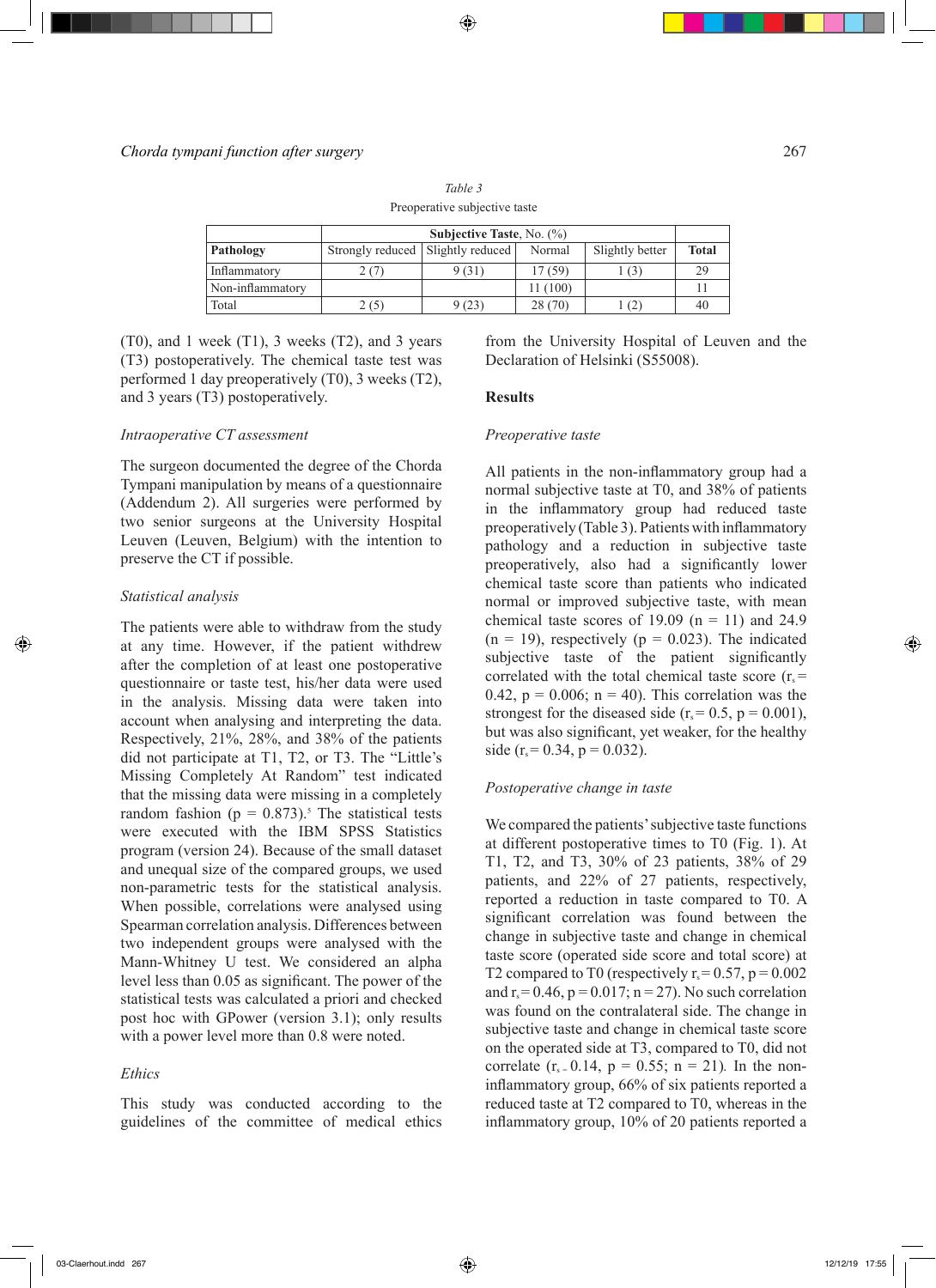⊕

268 *M. Claerhout et al.*



Change in subjective taste on different postoperative times compared to the preoperatively indicated subjective taste. Changes at T1, T2, and T3 compared to T0 are called T0T1, T0T2, and T0T3, respectively. T0=preoperatively; T1=1 week postoperatively; T2=3 weeks postoperatively; T3=3 years postoperatively

reduced taste at T2 compared to T0. None of these patients indicated a reduction in subjective taste at T3 compared to T0.

Fifteen patients underwent a chemical taste test and filled in a questionnaire at T0, T2, and T3 (Fig. 2). All of the chemical taste scores mentioned in this paragraph refer to the difference between the chemical taste scores of the operated and control side at T2 and T3 compared to T0. A change in chemical taste score of more than 3.3 points was considered significant, as suggested by Landis and colleagues.<sup>3</sup> Subsequently, three zones of postoperative change in chemical taste scores can be distinguished in Figure 2A. We distinguished an unchanged chemical taste score (zone 2, 53.4%), a decreased chemical taste score (zone 3, 26.6%), and an increased chemical taste score (zone 1, 20%).

The four patients in zone 3 (Fig. 2A) had a significant decrease in chemical taste score at T2 compared to T0. Of these patients, two reported strongly reduced subjective taste at T2 in comparison to T0 (the CT was stretched), whereas the other two patients reported no change in subjective taste (the CT was slightly manipulated or not documented). The subjective taste and chemical taste scores improved for these patients at T3 compared to T2. The subjective taste ameliorated more than the chemical taste score for patients with follow-up number 2 (Table 4). The three patients in zone 1 (Fig. 2A) had a significant increase in chemical taste score at T3 compared to T0. All of these patients experienced a lower chemical taste score on the diseased side (in comparison to the



A*.* Difference between chemical taste scores of the operated and control side at T2 and T3 compared to T0. The chemical taste score of the control side was subtracted from the operated side at T0, T2, and T3. Subsequently, the individual change over time among these scores was plotted. A change in chemical taste score of more than 3.3 points was considered significant.Y-axis: zone 1 (improved chemical taste score), zone 2 (unchanged chemical taste score), and zone 3 (decreased chemical taste score). B. Change in subjective taste at T2 and T3 compared to T0 (T0T2 [triangle] and T0T3 [square], respectively). T0=preoperatively; T2=3 weeks postoperatively; T3=3 years postoperatively. Y-axis: -2=strongly reduced; -1=slightly reduced; 0=unchanged; 1=slightly improved; 2= strongly improved.

#### *Table 4*

#### Characteristics of patients with reduced chemical taste scores postoperatively (Fig. 2A, zone 3)

| Patient<br>number | Pathology     | $CT^s$ | Subjective taste (T0) |
|-------------------|---------------|--------|-----------------------|
|                   | Cholesteatoma | 2      | Normal                |
| 10                | Cholesteatoma | 2      | Normal                |
| $\overline{12}$   | <b>COM</b>    |        | Strongly reduced      |
| 14                | <b>COM</b>    |        | Normal                |

COM=chronic otitis media without cholesteatoma; CT=chorda tympani. § 1=slight manipulation; 2=traction without visible damage; /=unknown

*Table 5* Characteristics of patients with improved chemical taste scores postoperatively (Fig. 2A, zone 1)

| Patient<br>number | Pathology     | $CT^s$ | Subjective taste $(T0)$ |
|-------------------|---------------|--------|-------------------------|
|                   | Cholesteatoma |        | Slightly reduced        |
|                   | <b>COM</b>    |        | Slightly reduced        |
|                   | COM           | 0      | Slightly reduced        |

COM=chronic otitis media without cholesteatoma; CT=chorda tympani. § 0=No visualisation; 1=slight manipulation; /=unknown

healthy side) and slightly reduced subjective taste preoperatively. The chemical taste score on the operated side significantly improved after surgery (Table 5).

◈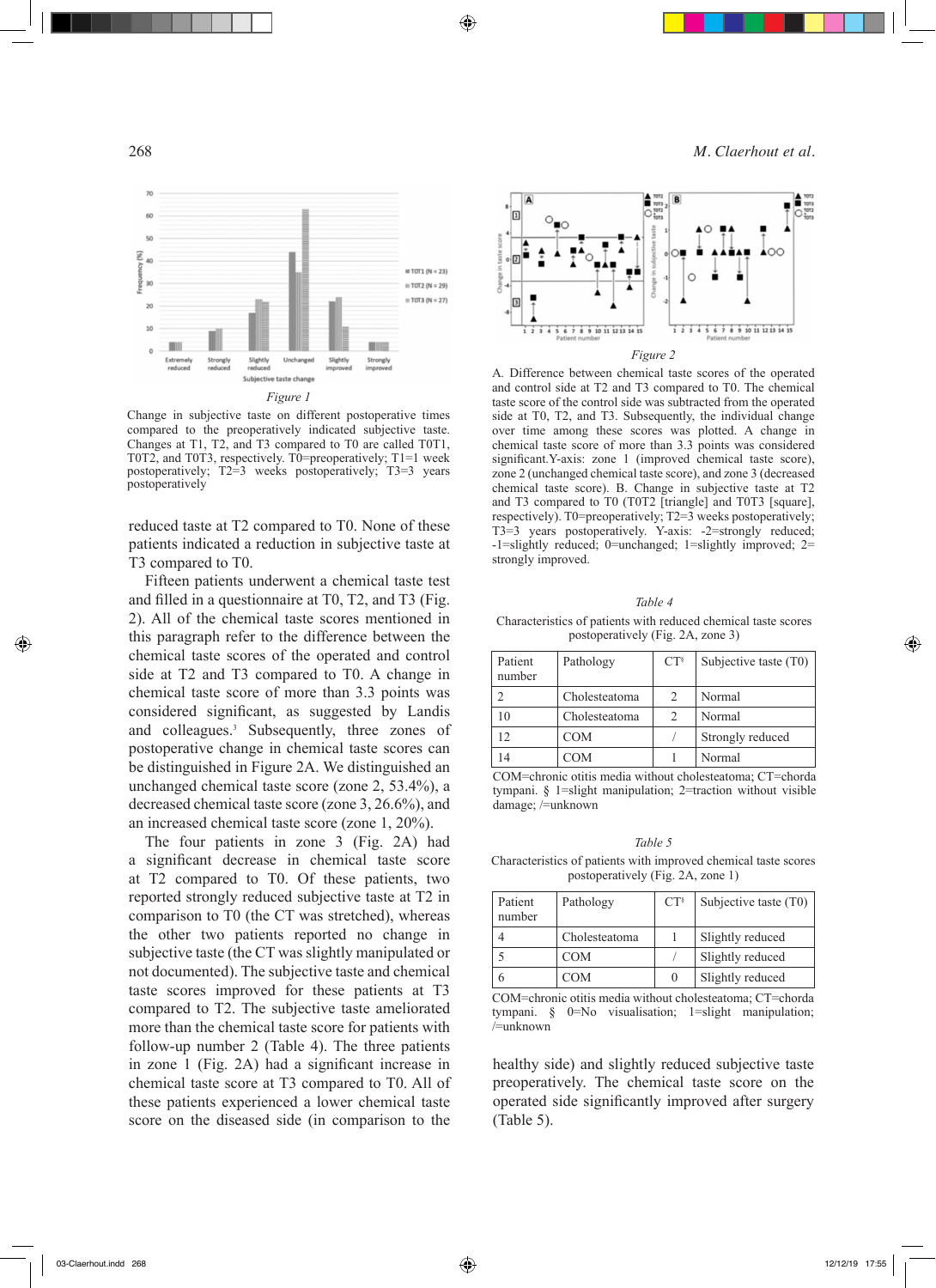⊕

## *Chorda tympani function after surgery* 269

## *CT manipulation*

CT manipulation was recorded for 31 patients (Addendum 2). The CT was mostly slightly touched or stretched without visible damage (71% of the recordings, resp.  $n = 12$  and  $n = 10$ ). The CT was not visualised during one operation, not touched during one operation, visibly damaged during three operations, and transected in four cases. The chemical taste score on the operated side was reduced by an average of 0.33 points (T2 compared to T0) when the CT was slightly touched and 4.33 points when the CT was stretched without visible damage ( $n = 9$  and  $n = 6$ , respectively;  $p = 0.042$ ). No change in chemical taste score was found on the contralateral side in these patients. The change in chemical taste score on the operated side (T3 compared to T0) did not significantly differ when the CT was slightly touched or stretched (-0.83 points,  $n = 5$  and  $-1.0$  points,  $n = 4$ , respectively;  $p = 0.8$ ). A total of 63% of the patients indicated subjective taste reduction at T2 compared to T0  $(n = 8)$  when the CT was stretched without visible damage, and 33% of the patients indicated subjective taste reduction at T2 compared to T0  $(n = 9)$  when the CT was slightly touched. Due to missing data, no conclusions could be drawn for patients with transection of the CT.

## **Discussion**

◈

Both chemical taste testing and taste questionnaires are subjective evaluations. Pure objective tests to assess taste do not currently exist in daily clinical practice. These two modalities also evaluate taste on different levels. The questionnaire basically evaluated how flavour is experienced in the whole mouth, whereas the chemical taste test examined four basic tastes on the anterior two-thirds of the tongue. We also did not evaluate the sense of smell as an influencing factor. Therefore, our results should be carefully interpreted with regard to the missing data.

Our results showed that a postoperative reduction in subjective taste was a relatively frequent yet transient complication of middle ear surgery. Mcmanus and colleagues<sup>6</sup> reported that a reduction of subjective taste occurs in 15-22% of patients after middle ear surgery. This number was higher in our study population (30% at T1 and 38% at T2) due to the different definitions of reduction in subjective taste and different assessment techniques of taste.

Goyal and colleagues<sup>7</sup> included 84 patients with unilateral chronic inflammatory disease in their study. The chemical taste score on the diseased side was significantly lower preoperatively than that on the control side ( $p < 0.0001$ ). The authors found that patients with chronic inflammatory middle ear disease were less likely to report symptoms after manipulation of the CT because of this preoperative inflammatory dysfunction. Ciofalo *et al.*<sup>8</sup> tested the taste function in patients with COM  $(n = 30)$  and otosclerosis  $(n = 30)$  with a chemical taste test. The non-inflammatory group had a more severe reduction in chemical taste score and needed more time to recover. The inflammatory group showed a minimally operative-induced decrease in chemical taste scores mainly because the chemical taste scores were already reduced preoperatively.

Our findings supported these conclusions; 38% of 29 patients with chronic inflammatory middle ear disease preoperatively reported a reduction in subjective taste. These patients also had a significantly lower chemical taste score compared to patients who indicated a normal subjective taste. Postoperatively decreased subjective taste was also less prevalent in the group with chronic inflammatory disease (10%) compared to 66% in the non-inflammatory group at T2.

The patients more frequently reported a decrease in subjective taste at T2 when the CT was stretched in comparison to a slight manipulation. This resulted in a significant difference in chemical taste scores at T2. No significant change in chemical taste scores was found at T3 between these groups. These results show that a surgeon's intraoperative evaluation of CT manipulation and stretching could predict postoperative taste disturbances. A larger study that includes more surgeries with different extents of CT manipulation is needed to help validate these findings. It would also be interesting to determine if the use of a CT retractor in stapedectomy would decrease or improve the chemical taste score in comparison to standard techniques.<sup>9</sup> Güneri et *al*. 10 found that there is less manipulation of the CT during endoscopic stapedotomy compared with microscopic stapedotomy. Thus, it would also be interesting to evaluate CT function after stapedotomy with both techniques.

The preoperatively indicated subjective taste of the patient significantly correlated with the total chemical taste score. The change in chemical taste scores on the operated side significantly correlated

03-Claerhout.indd 269 12/12/19 17:55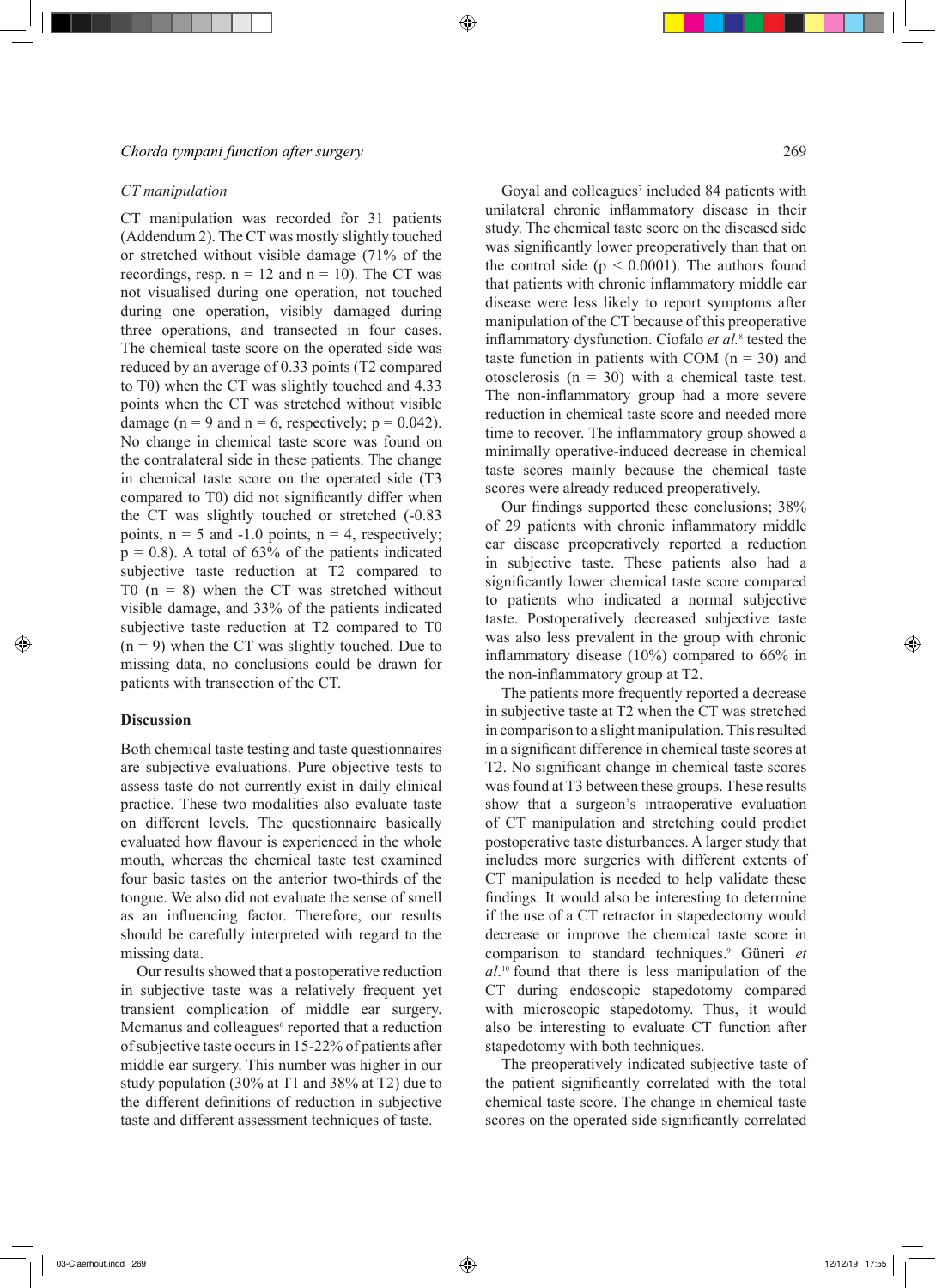◈

with the change in subjective taste at T2 compared to T0. This correlation was not found for the chemical taste score on the contralateral side. The change in chemical taste score on the operated side did not correlate with the change in subjective taste at T3 compared to T0*.* As an illustration, patient number 2 (Fig. 2, Table 4) underwent a combined approach tympanoplasty for cholesteatoma. He experienced a strong reduction in subjective taste after CT stretching. His chemical taste score on the operated side decreased by 75% (from 12 to 3) at T2, whereas the chemical taste score on the contralateral side remained unchanged. He experienced normal subjective taste 3 years after surgery (T3), yet his chemical taste score on the operated side was still 25% lower than his preoperative score, whereas his chemical taste score on the contralateral side improved by 33% (from 10 to 13). Although he indicated a normal subjective taste 3 years after the surgery, the CT function on the operated side only partially recovered.

These results suggest that other compensatory mechanisms together with partial CT recovery co-exist. Different mechanisms are described in the literature to explain subjective taste recovery (even in the absence of complete improvement of CT function), namely compensation of other nerves and subjective adjustment.

The afferent inputs of the seventh and ninth cranial nerves have been shown to inhibit each other centrally. Consequently, a loss of CT function can lead to an increase of taste sensitivity by the glossopharyngeal nerve.<sup>11</sup> Alternative taste pathways, such as taste sensation through the greater superficial petrosal nerve, are also recruited.<sup>6</sup> Crossinnervation and compensation of the contralateral CT and ipsilateral glossopharyngeal nerve have also been suggested.<sup>12</sup> Mcmanus *et al.*<sup>6</sup> suggested that central adaptation to taste dysfunction occurs over time; however, it is uncertain whether the patient stops noticing the deficit or just stops complaining about it.

These mechanisms could explain why the prevalence of subjective taste dysfunction is lower than that of CT damage documented with chemical taste tests. Finally, Saito et al.<sup>1</sup> showed with a questionnaire-based study that taste function recovered faster after sectioning the CT in contrast to stretching, probably due to the compensatory mechanisms described above. Our population was too small to confirm these findings.

270 *M. Claerhout et al.*

## **Conclusion**

⊕

Our results confirmed that a reduction in subjective taste is a relatively frequent yet transient complication after middle ear surgery. A significant correlation between chemical taste scores on the operated side and the indicated subjective taste was found preoperatively and short-term postoperatively. No correlation was found longterm postoperatively (3 years after the surgery), suggesting that compensatory mechanisms other than partial CT recovery co-exist. A significant difference between chemical taste scores on the operated side was found when the CT was slightly touched or stretched, suggesting that a surgeon's intraoperative evaluation of CT manipulation and stretching could be a good predictor of postoperative taste reduction.

## **Acknowledgements**

We acknowledge the linguistic support provided by Margot Debunne together with the help provided by Pieter Vanpaemel for the statistical analysis of this study.

#### **References**

- 1. Clark MPA, Malley SO. Chorda Tympani Nerve Function After Middle Ear Surgery. *Otol Neurol*. 2007;28(3):335- 340.
- 2. Mueller C, Kallert S, Renner B, Stiassny K, Temmel AF, Hummel T, Kobal G. Quantitative assessment of gustatory function in a clinical context using impregnated " taste strips." *Rhinology*. 2003;41(1):2-6.
- 3. Landis BN, Welge-luessen A, Brämerson A, Bende M, Mueller CA, Nordin S, Hummel T. " Taste Strips " – A rapid , lateralized , gustatory bedside identification test based on impregnated filter papers. *J Neurol*. 2009;256(2):242-248.
- 4. Mcmanus LJ, Dawes PJD, Stringer MD. Clinical anatomy of the chorda tympani : a systematic review. *J Laryngol Otol*. 2011;125(11):1101-1108.
- 5. Little RJA. A Test of Missing Completely at Random for Multivariate Data with Missing Values. *J Am Stat Assoc.* 1988;83(404):1198-1202.
- 6. Mcmanus LJ, Stringer MD, Dawes PJD. Iatrogenic injury of the chorda tympani : a systematic review. *J Laryngol Otol*. 2012;126(1):8-14.
- 7. Goyal A, Singh PP, Dash G. Chorda tympani in chronic inflammatory middle ear disease. *Otolaryngol - Head Neck Surg*. 2009;140(5):682-686.
- 8. Ciofalo A, Zambetti G, Romeo M, Vestri AR, Ianella G, Re M, Magliulo G. Taste and Olfaction in Middle Ear Surgery. *Ann Otol Laryngol*. 2015;124(4):312-316.
- 9. Chawdhary G, Lavy J. The Chorda Tympani Retractor in Stapedectomy. *Clin Otolaryngol*. 2017;43(3):975-976

03-Claerhout.indd 270 12/12/19 17:55 1200 12/12/19 17:55 12/12/19 17:55 12/12/19 17:55 12/12/19 17:55 12/12/19